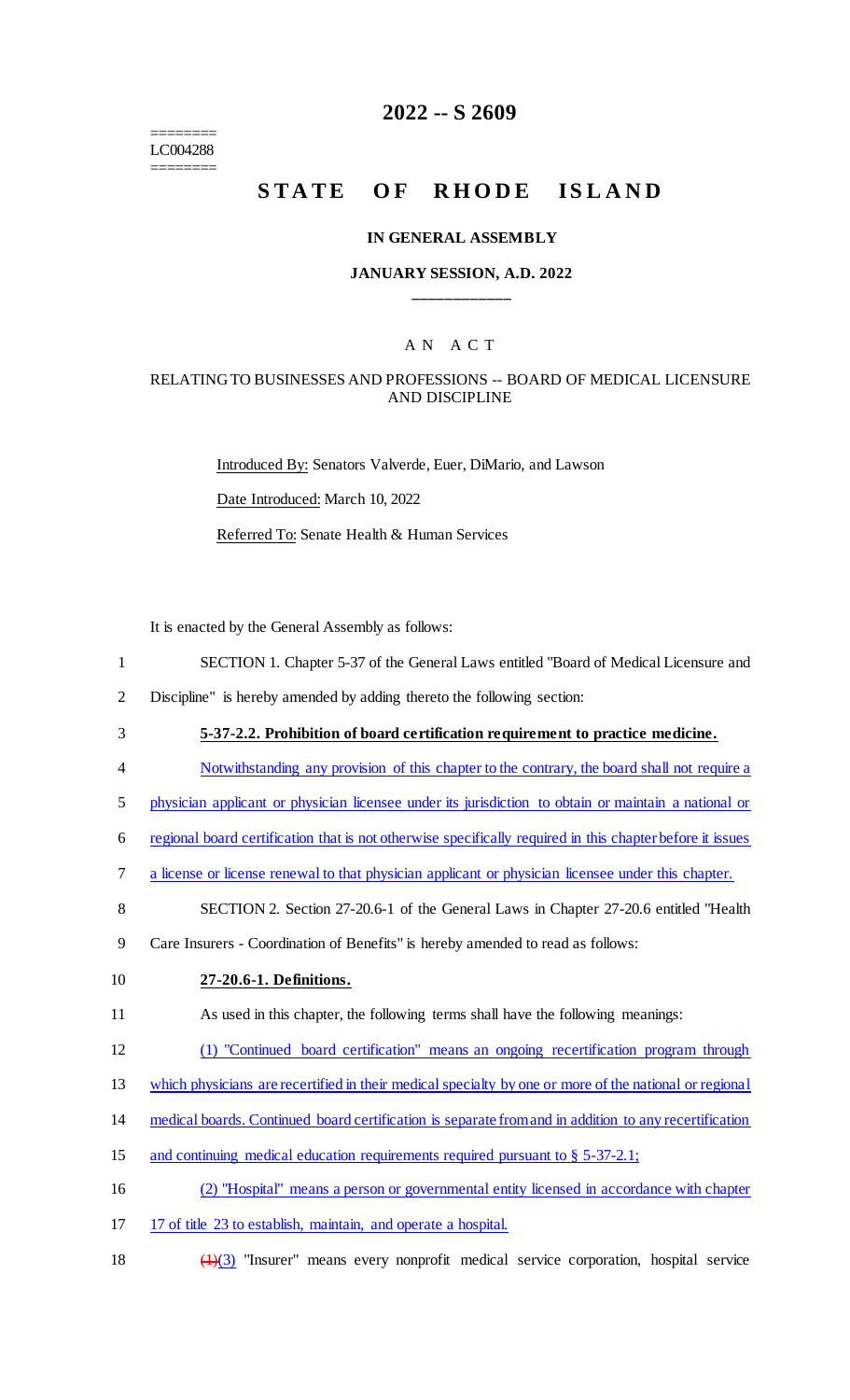| $\mathbf{1}$   | corporation, health maintenance organization, or other insurer offering and/or insuring health               |
|----------------|--------------------------------------------------------------------------------------------------------------|
| $\overline{2}$ | services; the term shall in addition include any entity defined as an insurer under § 42-62-4; and           |
| 3              | (4) "Physician" means a person with a license to practice allopathic or osteopathic                          |
| $\overline{4}$ | medicine; and                                                                                                |
| 5              | $\left(\frac{2}{2}\right)$ "Primary insurer" means the insurer primarily liable in accordance with the anti- |
| 6              | duplication provisions established by regulations promulgated by the director of business                    |
| $\tau$         | regulation.                                                                                                  |
| 8              | SECTION 3. Chapter 27-20.6 of the General Laws entitled "Health Care Insurers -                              |
| 9              | Coordination of Benefits" is hereby amended by adding thereto the following section:                         |
| 10             | 27-20.6-3.1. Continued board certification not to be considered in coordination of                           |
| 11             | be nefits.                                                                                                   |
| 12             | (a) An insurer shall not:                                                                                    |
| 13             | (1) Deny reimbursement to a physician or hospital for services rendered because the                          |
| 14             | physician or any physicians within the hospital have not completed continued board certification.            |
| 15             | (2) Provide lower reimbursement for services rendered by a physician or hospital because                     |
| 16             | the physician or any physicians within the hospital have not completed continued board                       |
| 17             | certification.                                                                                               |
| 18             | (3) Prohibit a physician or hospital from participating in any of the insurer's provider                     |
| 19             | networks because the physician or any physicians within the hospital have not completed continued            |
| 20             | board certification.                                                                                         |
| 21             | SECTION 4. This act shall take effect upon passage.                                                          |

======== LC004288 ========